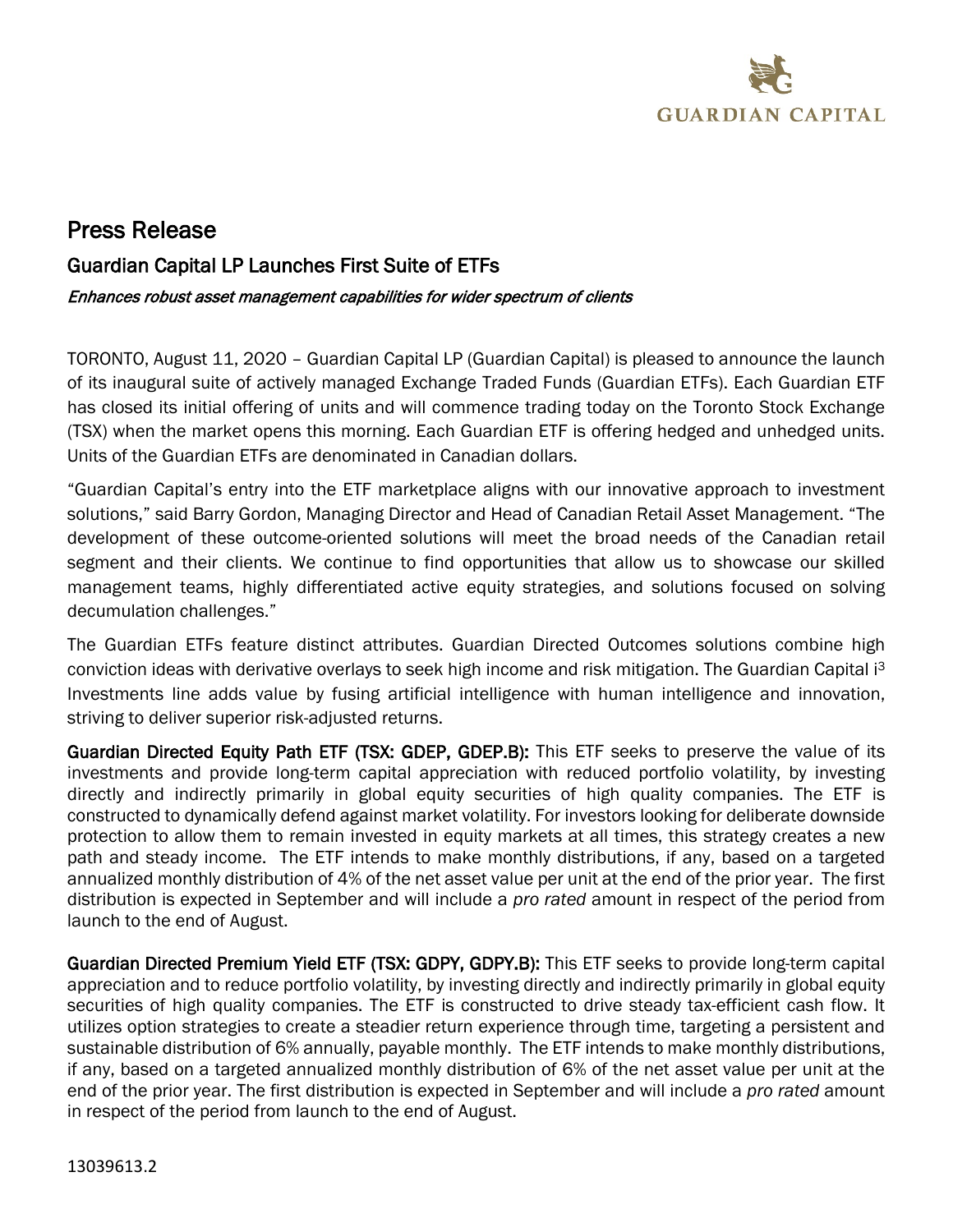Guardian i<sup>3</sup> Global Quality Growth ETF (TSX: GIQG, GIQG.B): This ETF seeks to achieve long-term capital appreciation by investing in a portfolio of equity or equity-related securities of issuers with business operations located throughout the world. The ETF offers a global equity strategy focused on identifying sustainable earnings growth from high-quality companies and avoiding areas of weakness.

Guardian i<sup>3</sup> US Quality Growth ETF (TSX: GIQU, GIQU.B): This ETF seeks to achieve long-term capital appreciation by investing in a portfolio of equity or equity-related securities of issuers based in the U.S. with business operations potentially located throughout the world. The ETF offers a U.S. equity strategy focused on identifying sustainable earnings growth from high-quality companies and avoiding areas of weakness.

Guardian i<sup>3</sup> Global REIT ETF (TSX: GIGR, GIGR.B): This ETF seeks to provide exposure to the global real estate market by investing in a diversified portfolio of publicly traded real estate investment trusts and common stock of real estate operating corporations, offering lower correlation to traditional markets and sustainable dividend yields.

The Guardian i<sup>3</sup> Global Quality Growth ETF, Guardian i<sup>3</sup> US Quality Growth ETF and Guardian i<sup>3</sup> Global REIT ETF currently intend on paying quarterly distributions commencing in September, 2020. These ETFs do not have fixed distribution amounts; the amount of ordinary cash distributions, if any, will be based on the Manager's assessment of the prevailing market conditions.

## About Guardian Capital LP

Guardian Capital LP is the manager and portfolio manager of the Guardian Capital Funds and each of the Guardian ETFs. Additionally, Guardian Capital manages portfolios for defined benefit and defined contribution pension plans, insurance companies, foundations, endowments and third-party mutual funds. Guardian Capital is a wholly-owned subsidiary of Guardian Capital Group Limited. For further information on Guardian Capital, please visit [www.guardiancapitallp.com](http://www.guardiancapitallp.com/).

## About Guardian Capital Group Limited

Guardian Capital Group Limited is a diversified financial services company founded in 1962. Guardian operates in two main business areas, Asset Management and Financial Advisory. As of March 31, 2020, Guardian had C\$27.5 billion of assets under management and \$18 billion of assets under administration. Guardian offers institutional and private wealth investment management services; financial services to international investors; services to financial advisors in its national mutual fund dealer, securities dealer, and insurance distribution network; and maintains and manages a proprietary investment portfolio, which had a fair market value of \$524 million at March 31, 2020. Its Common and Class A shares are listed on the Toronto Stock Exchange; in 2019, Guardian celebrated 50 years as a listed company. To learn more about Guardian, visit [www.guardiancapital.com.](http://www.guardiancapital.com/)

For further information, please contact: Angela Shim (416) 947-8009